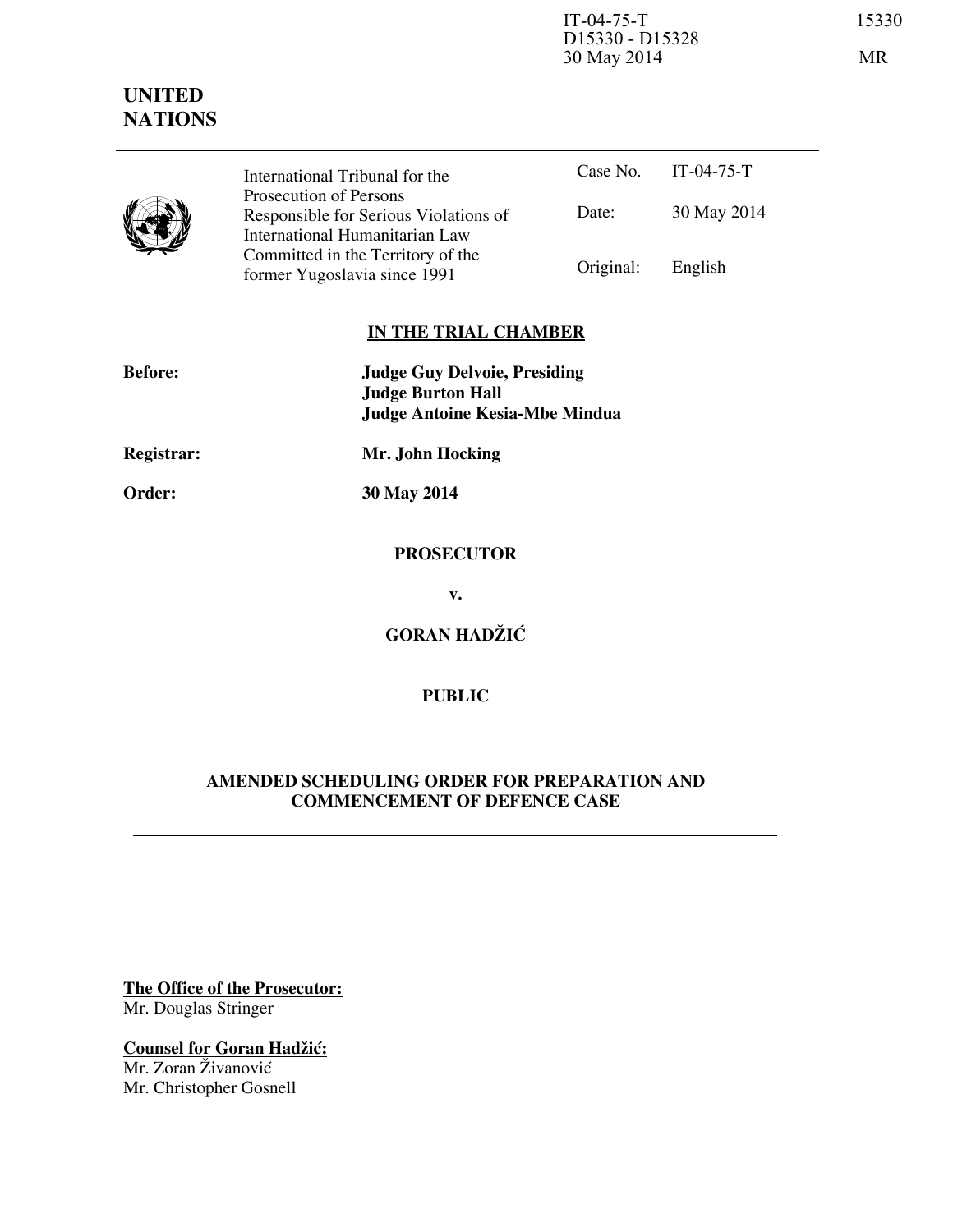1. **THIS TRIAL CHAMBER** of the International Tribunal for the Prosecution of Persons Responsible for Serious Violations of International Humanitarian Law Committed in the Territory of the former Yugoslavia since 1991 ("Tribunal") hereby issues this scheduling order in relation to the forthcoming Defence case.

2. The Trial Chamber recalls that—in its "Order on Close of Prosecution Case-in-Chief, Rule 98 *bis* Proceedings, and Preparation and Commencement of Defence Case", issued on 18 July 2013 ("18 July Order")—it was decided that the Defence case would commence four months after the Trial Chamber's decision on the Defence's Rule 98 *bis* motion, in the event that the motion does not result in a full acquittal.<sup>1</sup> On 20 February 2014, the Chamber issued its decision on the motion and did not issue a judgement of full acquittal.<sup>2</sup> The Trial Chamber therefore set 24 June 2014 as the date for commencement of the Defence case in its "Scheduling Order for Preparation and Commencement of Defence Case", issued on 20 February 2014 ("20 February Order").<sup>3</sup>

3. Pursuant to Rule 15 *bis*(B)(i) and (ii) of the Tribunal's Rules of Procedure and Evidence ("Rules") "if (i) a Judge is, for illness or urgent personal reasons, or for reasons of authorised Tribunal business, unable to continue sitting in a part-heard case for a period which is likely to be of short duration, and (ii) the remaining Judges of the Chamber are not satisfied that it is in the interests of justice to order that the hearing of the case continue in the absence of that Judge, then (a) those remaining Judges of the Chamber may nevertheless conduct those matters which they are satisfied it is in the interests of justice that they be disposed of notwithstanding the absence of that Judge, and (b) the remaining Judges of the Chamber may adjourn the proceedings."

4. The Trial Chamber notes that Judge Mindua will be unavailable on 24, 25, and 26 June 2014 for urgent personal reasons and Judge Hall will be unavailable due to Tribunal business on 30 June, 1 July, and 2 July 2014.

5. Considering the fact that Judge Hall's and Judge Mindua's dates of unavailability fall at the start of the Defence case and during the hearing of the Defence's first witnesses, the Trial Chamber is not satisfied that it is in the interests of justice to order that the hearing of the case continue in the absence of either Judge Hall or Judge Mindua. The Trial Chamber will therefore postpone the start of the Defence case until 3 July 2014 and, in order to account for this postponement, the Trial Chamber will sit five days per week thereafter during the months of July and August save for the period of the Tribunal's summer recess.

 $\overline{a}$ 

<sup>1</sup> Order on Close of Prosecution Case-in-Chief, Rule 98 *bis* Proceedings, and Preparation and Commencement of Defence Case, 18 July 2013, paras 10, 12(e).

<sup>&</sup>lt;sup>2</sup> Hearing, 20 February 2014.<br><sup>3</sup> Scheduling Order for Preparation and Commencement of Defence Case, 20 February 2014, para. 4(a).